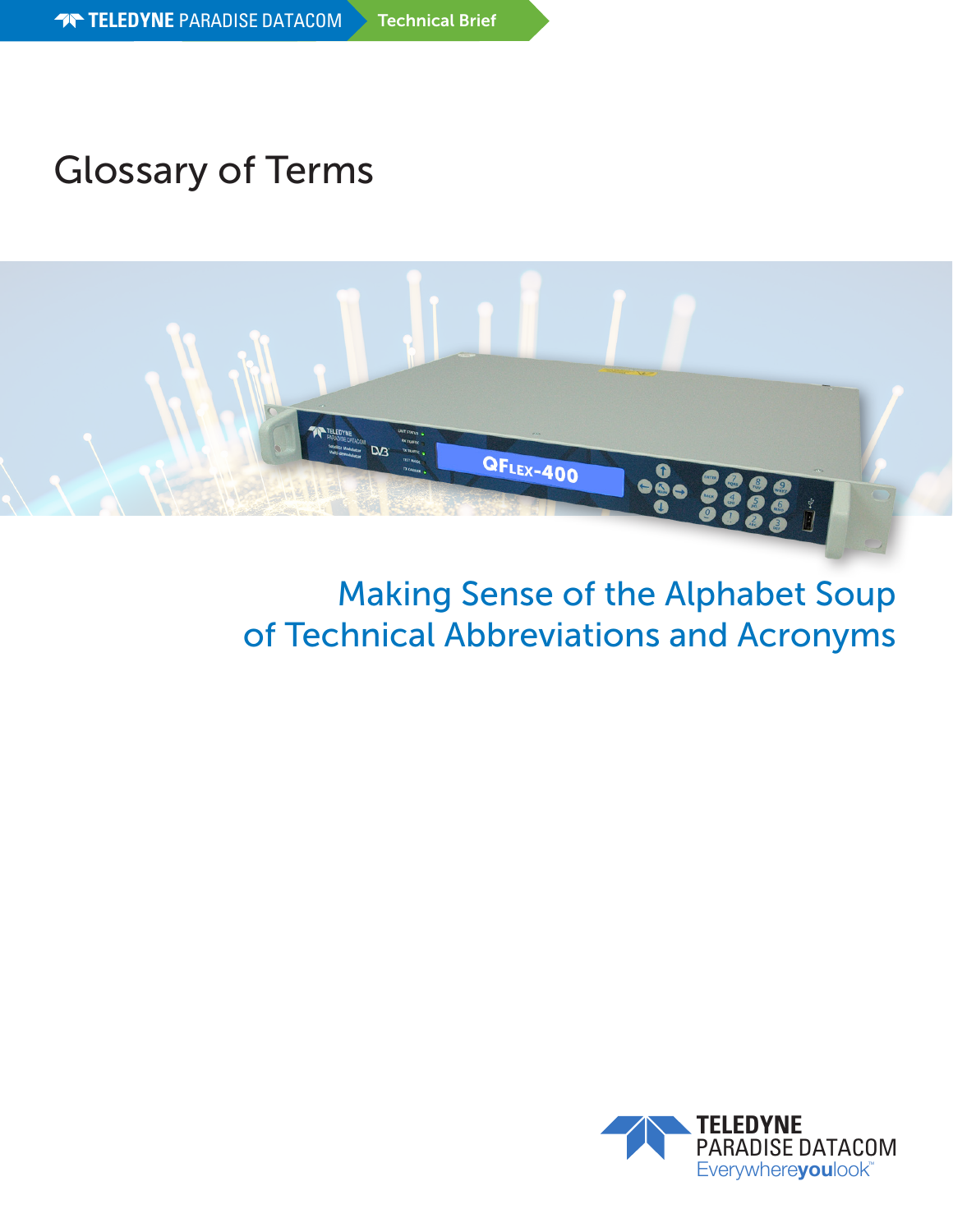# 16QAM – Sixteen Quadrature Amplitude Modulation

Quadrature amplitude modulation conveys two analog message signals, or two digital bit streams, by modulating the amplitudes of two carrier waves. The two carrier waves of the same frequency are out of phase with each other by 90 degrees, a condition known as orthogonality or quadrature. The transmitted signal is created by adding the two carrier waves together. 16QAM is displayed in a square grid with 16 constellation points with equal vertical and horizontal spacing.



### ACM – Adaptive Coding and Modulation

ACM or Adaptive Coding and Modulation is a technology which can automatically change the forward error correction and modulation of a link to compensate for changes in link conditions. Commonly these changes are due to weather, e.g. rain fade, but can also come from other sources such as RF level changes or interference.

### ADPCM – Adaptive Differential Pulse Code Modulation

This modulation scheme is a variant of differential pulse-code modulation (DPCM) that varies the size of the quantization step, to allow further reduction of the required data bandwidth for a given signal-to-noise ratio.

# AGC – Automatic Gain Control

A feedback regulating circuit in an amplifier or chain of amplifiers, the purpose of which is to maintain a suitable signal amplitude at its output, despite variation of the signal amplitude at the input.

## AUPC – Automatic Uplink Power Control

Technology available on high-end satellite modems for adjusting the output power to maintain a constant signal to noise ratio at the remote end.

### BER – Bit Error Rate

The number of bit errors divided by the total number of transferred bits during a studied time interval. The number of received bits of a data stream over a communication channel that have been altered due to noise, interference, distortion or bit synchronization errors.

### BERT – Bit Error Rate Test

BERT or bit error rate test is a testing method for digital communication circuits that uses predetermined stress patterns consisting of a sequence of logical ones and zeros generated by a test pattern generator. A BERT typically consists of a test pattern generator and a receiver that can be set to the same pattern.

### BUC – Block Up Converter

A block up converter (BUC) is used to transmit signals to satellites. It converts a low IF frequency signal to higher frequencies for transmission to a satellite. In addition to up converting the frequency, they also amplify the signals.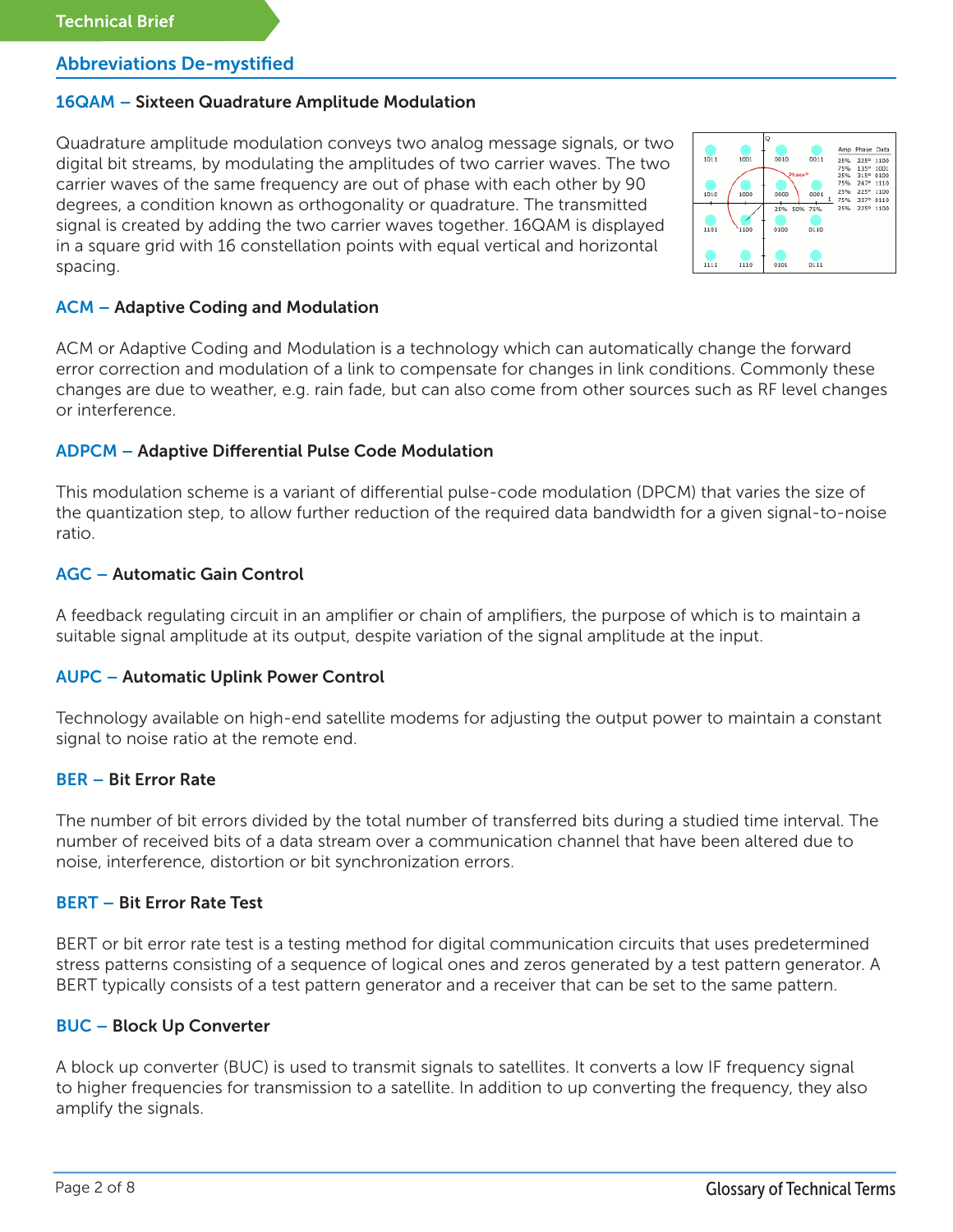# CAS – Channel Associated Signaling

A form of digital communication signaling which uses routing information to direct the payload of voice or data to its destination. This routing information is encoded and transmitted in the same channel as the payload itself.

## CCSDS – Consultative Committee for Space Data Systems

Founded in 1982 for governmental and quasi-governmental space agencies to discuss and develop standards for space data and information systems. Developed data standards and information system frameworks covering a variety of areas including data creation, transmission, management, and preservation as well as the systems supporting that data.

# CRC – Cyclic Redundancy Check

An error-detecting code commonly used in digital networks and storage devices to detect accidental changes to raw data. Blocks of data entering these systems get a short check value attached, based on the remainder of a polynomial division of their contents. On retrieval, the calculation is repeated and, in the event the check values do not match, corrective action can be taken against data corruption.

# CW – Continuous Wave

An electromagnetic wave of constant amplitude and frequency, typically a sine wave, that for mathematical analysis is considered to be of infinite duration.

# DSCP – Differentiated Services Code Point

A 6-bit value in an IP header used for packet classification purposes. Part of the Differentiated Services computer networking architecture that specifies a simple and scalable mechanism for classifying and managing network traffic and providing quality of service on modern IP networks.

### ESC – Engineering Services Channel

Provides a secondary communications channel, often used for monitor and control of remote equipment.

### FEC – Forward Error Correction

A technique used for controlling errors in data transmission over unreliable or noisy communication channels.

# HTS – High-Throughput Satellite

HTS uses spot beam technology, which is multiple narrow transmission beams (point-to-multipoint), that allows the re-use of a frequency band and provide better spectral efficiency and support higher transmission speeds.

# IBS – Intelsat Business Services

IBS is designed for communication between IESS A, B, C, E and F earth stations, which may function as national or urban gateways and/or as customer-premise installations. Not intended to be used for public switched telephony. IBS networks can be operated in either Open or Closed Network configuration.





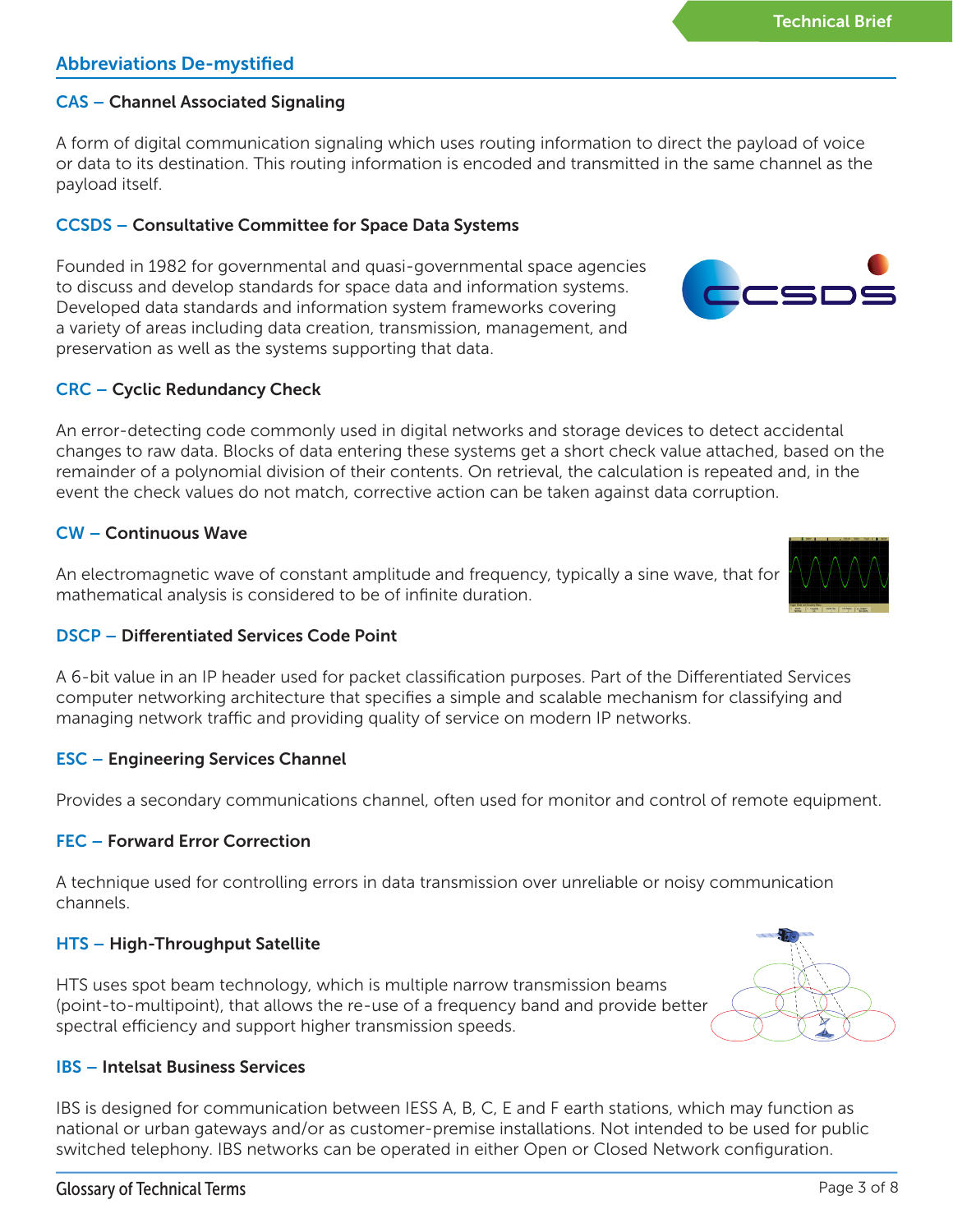### IESS – Intelsat Earth Station Standard

The Intelsat Earth Station Standard outlines the performance characteristics and specifications required of all earth stations communicating with satellites owned or operated by Intelsat, plus other modulation and access technique information.

### IDR – Intermediate Data Rate

This technology is designed to provide E1 connectivity through a satellite network at the rate of 2.048 Mbps and multiples. IDR meets the standard compliance and performance requirement for IDR carriers as per IESS 308/310.

### IFL – Interfacility Link

An IFL, or Interfacility Link, is a cable system that is used in facilities to connect an outdoor unit and an indoor unit. An outdoor unit refers to the satellite receiver or coaxial cable that connects a service provider to a company while an indoor unit refers to the coaxial cables, routers, or transmitters inside the building. IFLs are used to minimize the amount of interference received on the transmission by rerouting the signal through a combination of different technologies.

### LDPC – Low Density Parity Check

A linear error correcting code, a method of transmitting a message over a noisy transmission channel.

### M&C – Monitor and Control

Remote monitoring and control systems are designed to control large or complex facilities such as network operations centers with some degree of automation. M&C systems may receive data from sensors, telemetry streams, user inputs, and pre-programmed procedures. The software may send telecommands to actuators, computer systems, or other devices.

#### Mbps – Megabit per second

Mbps is used in reference to download and upload speeds. It takes 8 bits of data to equal 1 byte.

### MCPC – Multiple Channels per Carrier

Transmission of many connections multiplexed over a single carrier, which uses the full bandwidth of a transponder. This high efficiency is ideal for burst transmissions, utilizing a form of Time Division Multiplexing (TDM).

### MIB – Management Information Base (SNMP)

A management information base is a formal description of a set of network objects that can be managed using the Simple Network Management Protocol (SNMP).

#### Msps – Megasymbol per second

Msps is equal to the baud rate divided by the number of bits per character. Converting Msps to Mbps depends on the Forward Error Correction rate and the encoding scheme.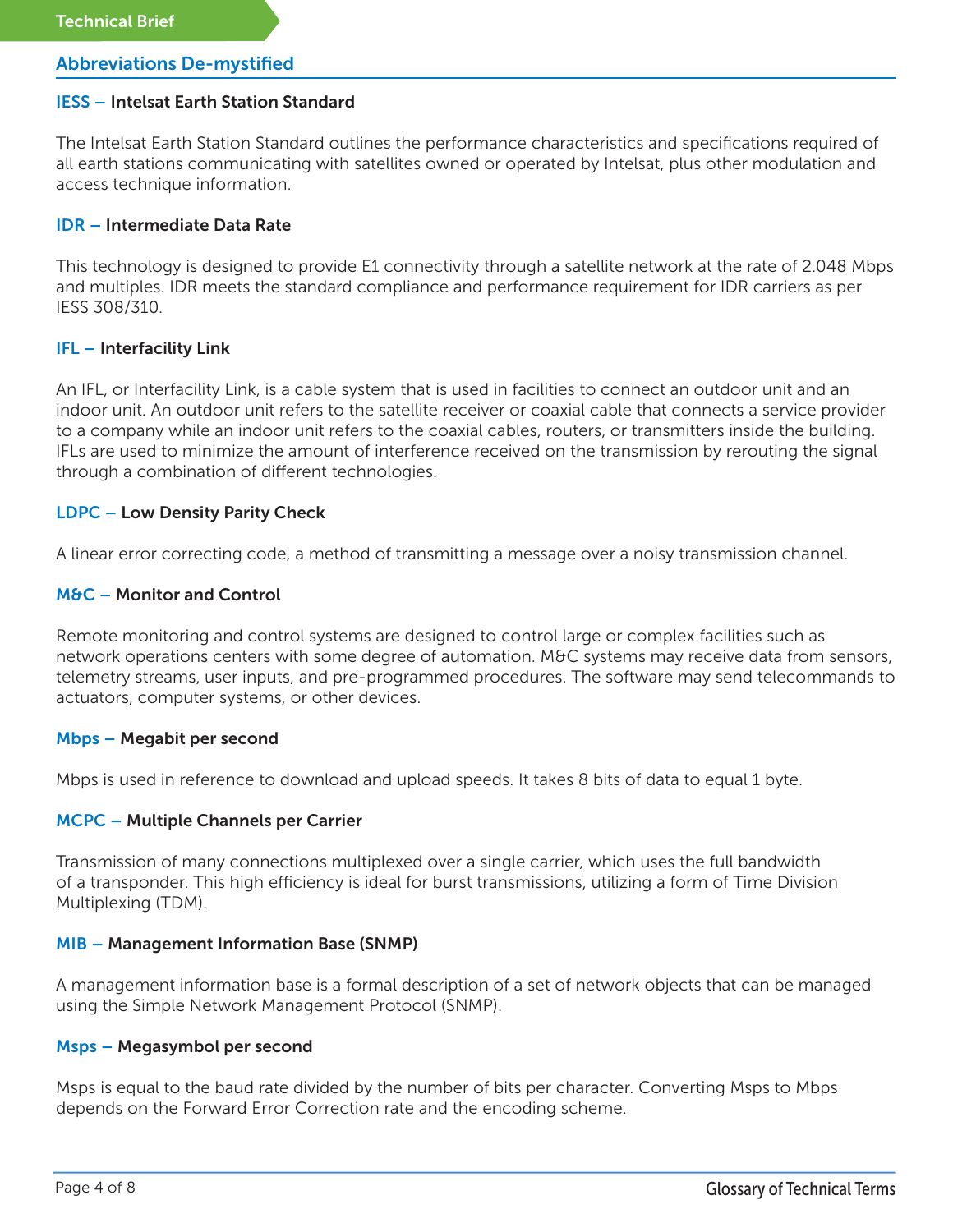Demux

# Abbreviations De-mystified

# Mux – Multiplexer

A device that selects between several analog or digital input signals and forwards the selected input to a single output line. The selection is directed by a separate set of digital inputs known as select lines. Usually paired with a demultiplexer, which directs the received output signal to an appropriate line.



Mux

# P2MP – Point-to-Multipoint

Point-to-multipoint telecommunications is typically used in wireless Internet and IP telephony via gigahertz radio frequencies. P2MP systems have been designed with and without a return channel from the multiple receivers. A central antenna or antenna array broadcasts to several receiving antennas using Multiple Channels Per Carrier (MCPC). The system uses a form of Time Division Multiplexing (TDM). The return channel traffic can be either Single Channel Per Carrier (SCPC) or Time Division Multiple Access (TDMA).

# PLL – Phase Locked Loop

A control system that generates an output signal whose phase is related to the phase of an input signal. Phase-locked loops are widely employed in radio, telecommunications, computers and other electronic applications. They can be used to demodulate a signal, recover a signal from a noisy communication channel, generate a stable frequency at multiples of an input frequency (frequency synthesis), or distribute precisely timed clock pulses in digital logic circuits such as microprocessors.

# PRBS – Pseudo-Random Bit Sequence

A binary sequence that, while generated with a deterministic algorithm, is difficult to predict and exhibits statistical behavior similar to a truly random sequence. PRBS generators are used in telecommunication, such as in analog-to-information conversion, but also in encryption, simulation, correlation technique and time-of-flight spectroscopy.

# PSK – Phase Shift Keying

A digital modulation process which conveys data by modulating the phase of a constant frequency reference signal (the carrier wave). The modulation is accomplished by varying the sine and cosine inputs at a precise time. It is widely used for wireless LANs, RFID and Bluetooth communication. Examples include:

- 8PSK Satellite broadcasting with high definition programming is delivered almost exclusively in 8PSK due to the higher bitrates of HD video and the high cost of satellite bandwidth.
- **BPSK** Binary Phase Shift Keying is the simplest form of phase shift keying, in that it uses two phases which are separated by 180 degrees. It handles the highest noise level or distortion before the demodulator reaches an incorrect decision, which makes it the most robust of all the PSKs. It is only able to modulate at 1 bit/symbol, so is unsuitable for high data-rate applications.
- **OQPSK** A variant of phase-shift keying modulation, Offset Quarternary Phase Shift Keying uses four different values of the phase to transmit. Taking four values of the phase (two bits) at a time to construct a QPSK symbol can allow the phase of the signal to jump by as much as 180° at a time. When the signal is low-pass filtered, these phase-shifts result in large amplitude fluctuations, an undesirable quality in communication systems. By offsetting the timing of the odd and even bits by one bit-period, or half a symbol-period, the in-phase and quadrature components will never change at the same time. This yields much lower amplitude fluctuations than non-offset QPSK and is sometimes preferred in practice.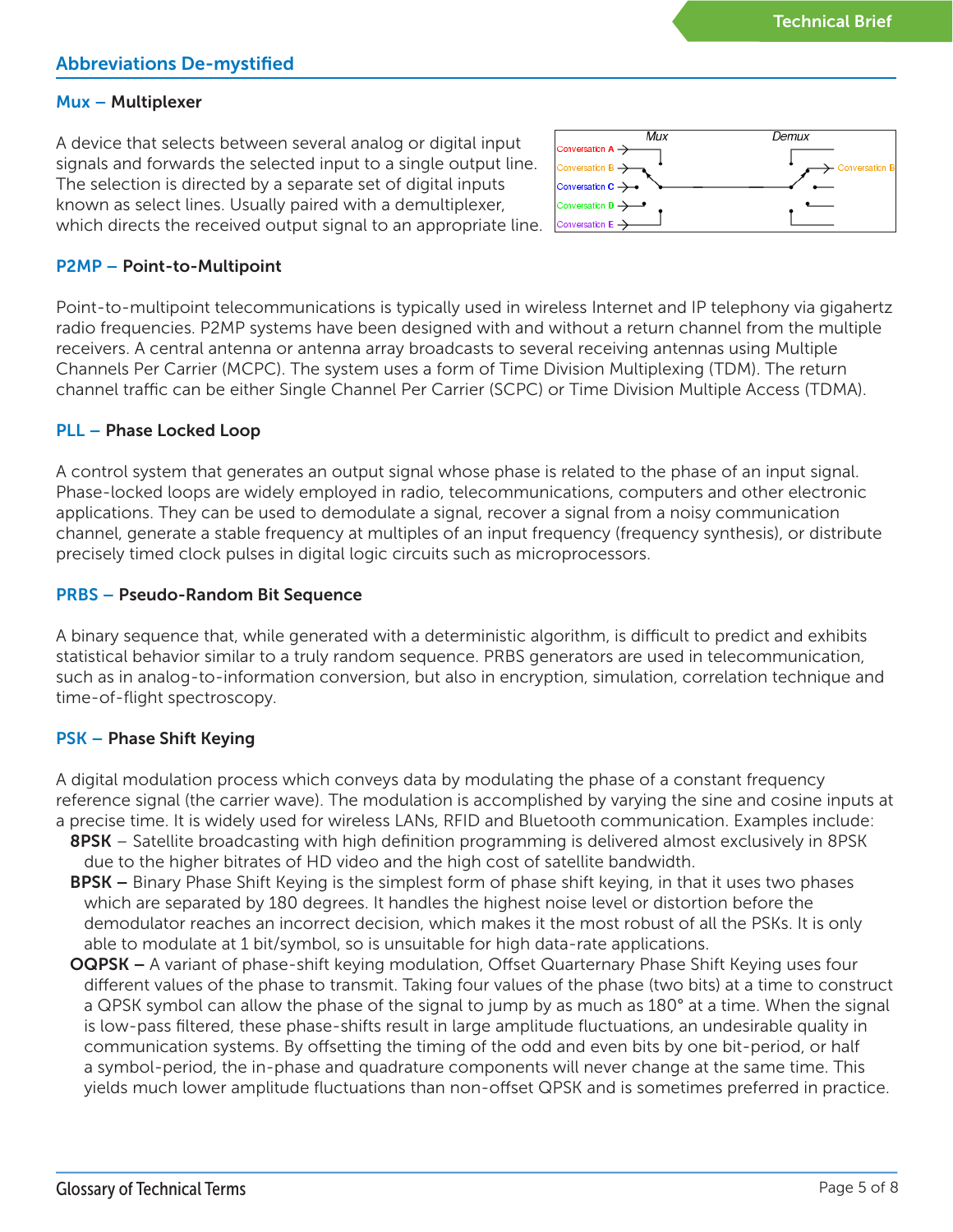### PSK – Phase Shift Keying (continued)

**QPSK** – Quarternary Phase Shift Keying uses four points on the constellation diagram, equispaced around a circle. With four phases, QPSK can encode two bits per symbol. QPSK can be used either to double the data rate compared with a BPSK system while maintaining the same bandwidth of the signal, or to maintain the data-rate of BPSK but halving the bandwidth needed.

### RS – Reed-Solomon

A group of error-correcting codes that have many applications, the most prominent of which include consumer technologies such as MiniDiscs, CDs, DVDs, Blu-ray discs, QR codes, data transmission technologies such as DSL and WiMAX, broadcast systems such as satellite communications, DVB and ATSC, and storage systems such as RAID 6.

### RX – Receive or Receiver

The process of receiving or capturing an analog or digital signal using a wired, optical, or wireless electromagnetic transmission medium. Or, a piece of equipment that allows that process.

### SCPC – Single Carrier Per Channel

Refers to using a single signal at a given frequency and bandwidth. Most often, this is used on broadcast satellites to indicate that radio stations are not multiplexed as subcarriers onto a single video carrier, but instead independently share a transponder. It may also be used on other communications satellites, or occasionally on non-satellite transmissions.

### SNMP – Simple Network Management Protocol

A networking protocol used for the management and monitoring of network-connected devices in Internet Protocol networks.

### TCM – Trellis Coded Modulation

This modulation scheme transmits information with high efficiency over band-limited channels, such as telephone lines.

### TDM – Time Division Multiplexing

A method of transmitting and receiving independent signals over a common signal path by means of synchronized switches at each end of the transmission line so that each signal appears on the line only a fraction of time in an alternating pattern.

#### TDMA – Time Division Multiple Access

A channel access method for shared-medium networks. It allows several users to share the same frequency channel by dividing the signal into different time slots. The users transmit in rapid succession, one after the other, each using its own time slot. This allows multiple stations to share the same transmission medium (e.g. radio frequency channel) while using only a part of its channel capacity.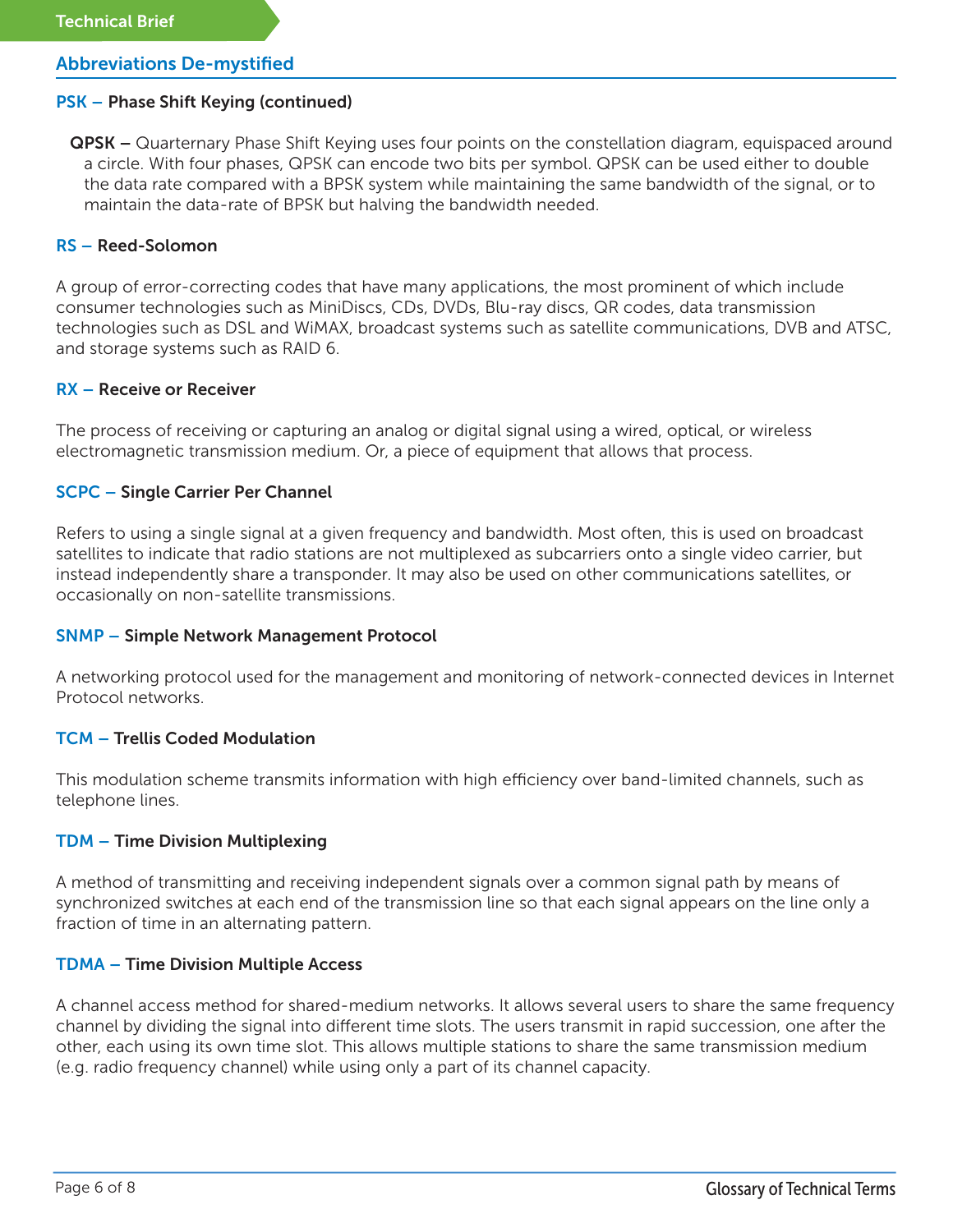# TPC – Turbo Product Coding

Turbo product codes are a promising approach for power-efficient communications, particularly in satellite and terrestrial wireless systems.

### TRANSEC – Transmission Security

The process of securing data transmissions from being infiltrated, exploited or intercepted by an individual, application or device. TRANSEC secures data as it travels over a communication medium.

### TX – Transmit or Transmitter

The process of sending and propagating an analog or digital signal using a wired, optical, or wireless electromagnetic transmission medium. Or, a piece of equipment that allows that process.

### VCM – Variable Coding and Modulation

Communication scheme which allows optimizing bandwidth utilization by dynamically changing transmission parameters. Typically based on the priority of the input data.

### VLAN – Virtual Local Area Network

Any broadcast domain that is partitioned and isolated in a computer network at the data link layer.